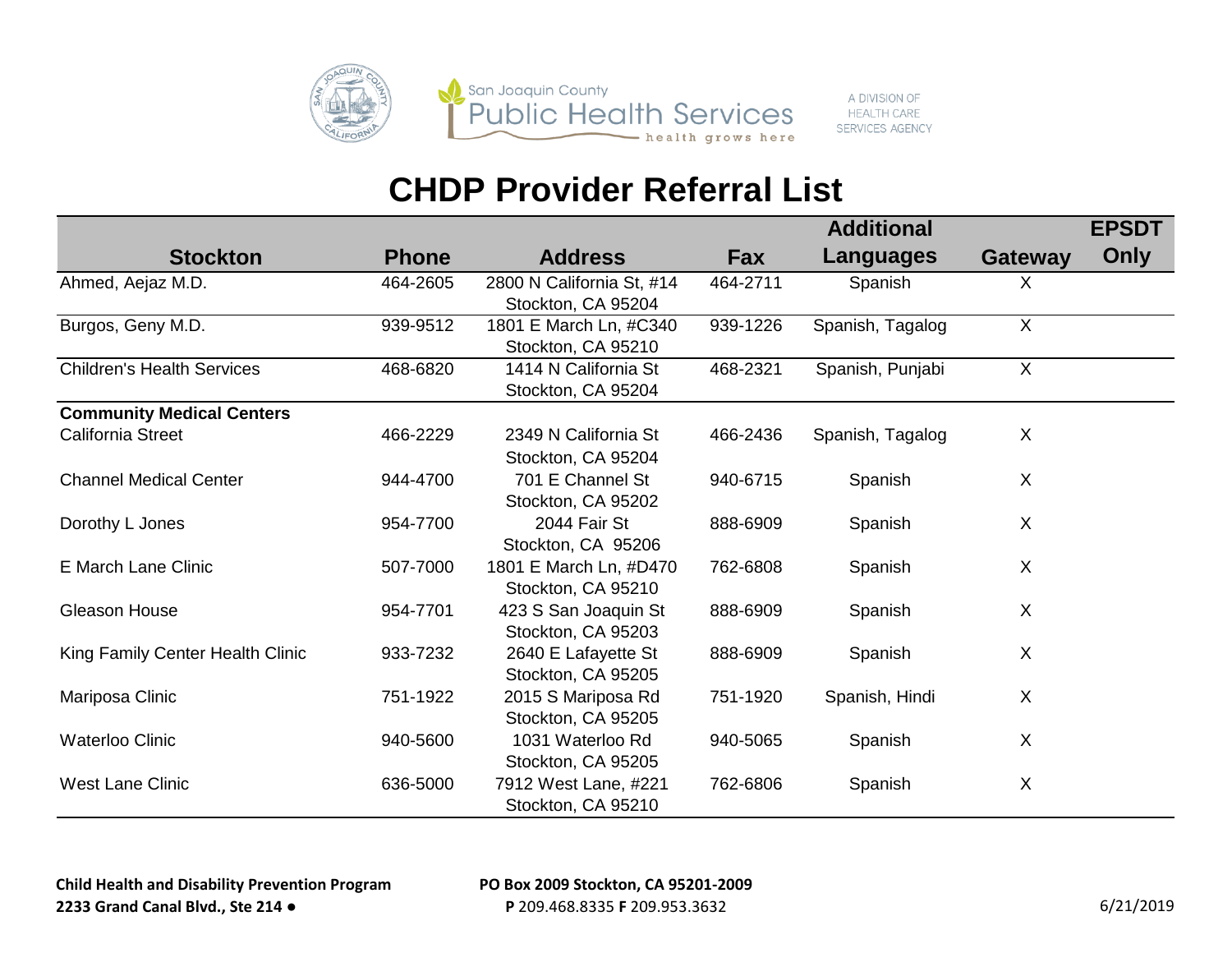

A DIVISION OF **HEALTH CARE SERVICES AGENCY** 

|                                   |              |                            |          | <b>Additional</b>    |                           | <b>EPSDT</b> |
|-----------------------------------|--------------|----------------------------|----------|----------------------|---------------------------|--------------|
| <b>Stockton</b>                   | <b>Phone</b> | <b>Address</b>             | Fax      | <b>Languages</b>     | <b>Gateway</b>            | Only         |
| Life Family Medical Clinic        | 242-2448     | 75 W March Ln, #J          | 888-0820 | Hmong                | X                         |              |
| Her, Sou M.D.                     |              | Stockton, CA 95207         |          |                      |                           |              |
| Lin, Shou-I M.D.                  | 951-6072     | 75 W March Ln, #G          | 951-0181 | Spanish, Chinese     | $\sf X$                   |              |
|                                   |              | Stockton, CA 95207         |          |                      |                           |              |
| March Lane Pediatric Group        | 952-5555     | 73 W March Ln, #F          | 952-1907 | Spanish, Tagalog,    | X                         |              |
| Yumul, Danilo M.D.                |              | Stockton, CA 95207         |          | Illocano, Cambodian, |                           |              |
| Raron, Surinder M.D.              |              |                            |          | Punjabi, Farsi, Urdu |                           |              |
| Pacific Urgent Care               | 475-9500     | 1782 W Hammer Ln           | 475-9599 | Spanish              |                           | X            |
|                                   |              | Stockton, CA 95207         |          |                      |                           |              |
| Parikh, Rajul M.D.                | 937-9010     | 73 W. March Ln, #A         | 937-9018 | Hindi, Spanish       | $\boldsymbol{\mathsf{X}}$ |              |
|                                   |              | Stockton, CA 95204         |          |                      |                           |              |
| <b>San Joaquin County Clinics</b> |              |                            |          |                      | $\sf X$                   |              |
| <b>Stockton Clinic</b>            | 468-6820     | 1601 E Hazelton Ave        | 468-3841 | Spanish, Tagalog,    |                           |              |
|                                   |              | Stockton, CA 95205         |          | Punjabi              |                           |              |
| <b>Stockton Children's Clinic</b> | 476-0900     | 1805 N California St, #409 | 476-0909 | Spanish              |                           | X            |
| Anunciacion, Roy M.D.             |              | Stockton, CA 95204         |          |                      |                           |              |
| Singh, Randhir M.D.               |              |                            |          |                      |                           |              |
| Lalwani, Mansi M.D.               |              |                            |          |                      |                           |              |
| Vu, Trinh M.D.                    | 957-3901     | 73 W March Ln, #C          | 957-2857 | Vietnamese,          | $\boldsymbol{\mathsf{X}}$ |              |
|                                   |              | Stockton, CA 95207         |          | Cambodian, Hmong     |                           |              |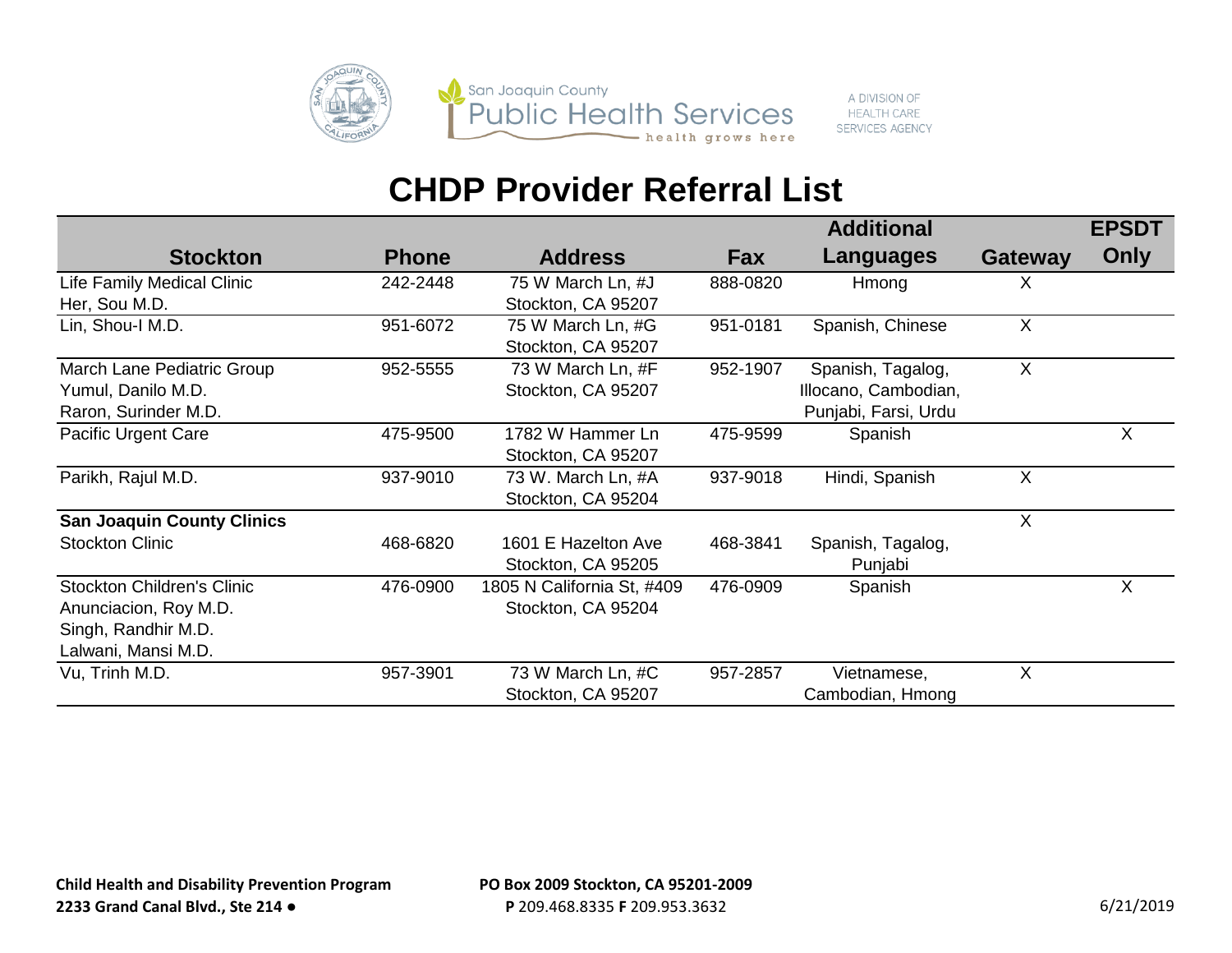

#### A DIVISION OF **HEALTH CARE SERVICES AGENCY**

|                                                                        |              |                                              |            | <b>Additional</b>                |                           | <b>EPSDT</b> |
|------------------------------------------------------------------------|--------------|----------------------------------------------|------------|----------------------------------|---------------------------|--------------|
| <b>Escalon</b>                                                         | <b>Phone</b> | <b>Address</b>                               | <b>Fax</b> | Languages                        | <b>Gateway</b>            | Only         |
| <b>Escalon Community Health Clinic</b><br>Peterson, Bobby M.D.         | 838-8587     | 2080 McHenry Ave, #200<br>Escalon, CA 95320  | 838-2143   | Spanish                          | X                         |              |
| <b>French Camp</b>                                                     |              |                                              |            |                                  |                           |              |
| San Joaquin General Hospital                                           |              |                                              |            |                                  |                           |              |
| <b>Family Medicine Clinic</b>                                          | 468-6820     | 500 W Hospital Rd<br>French Camp, CA 95231   |            | 468-6212 Spanish, Punjabi, Hindi | X                         |              |
| <b>Children's Advocacy Center</b>                                      | 468-7583     | 6861 Mary Graham Ln<br>French Camp, CA 95231 | 468-6852   | Spanish                          | $\boldsymbol{\mathsf{X}}$ |              |
| Lodi                                                                   |              |                                              |            |                                  |                           |              |
| Lodi Children's Clinic<br>Anunciacion, Roy M.D.<br>Singh, Randhir M.D. | 368-8310     | 1920 Tienda Dr, #102<br>Lodi, CA 95242       | 368-9652   | Spanish                          |                           | $\sf X$      |
| <b>Lodi Health West</b>                                                |              |                                              |            |                                  |                           |              |
| <b>Pediatric Care</b>                                                  | 333-3135     | 2415 W Vine St, #100<br>Lodi, CA 95242       | 367-5569   | Spanish, Punjabi                 | X                         |              |
| <b>Family Care</b>                                                     | 333-3121     | 2415 W Vine St, #105<br>Lodi, CA 95242       | 333-3008   | Spanish                          |                           | X            |
| <b>Woodbridge Medical Center CMC</b><br>Woodbridge Plaza               | 370-1700     | 2401 W Turner Rd, #450<br>Lodi, CA 95242     | 762-6808   | Spanish                          | $\boldsymbol{\mathsf{X}}$ |              |
| <b>CMC Lawrence School Health Center</b>                               | 331-8019     | 721 Calaveras St<br>Lodi, CA 95240           | 331-8018   | Spanish                          | X                         |              |